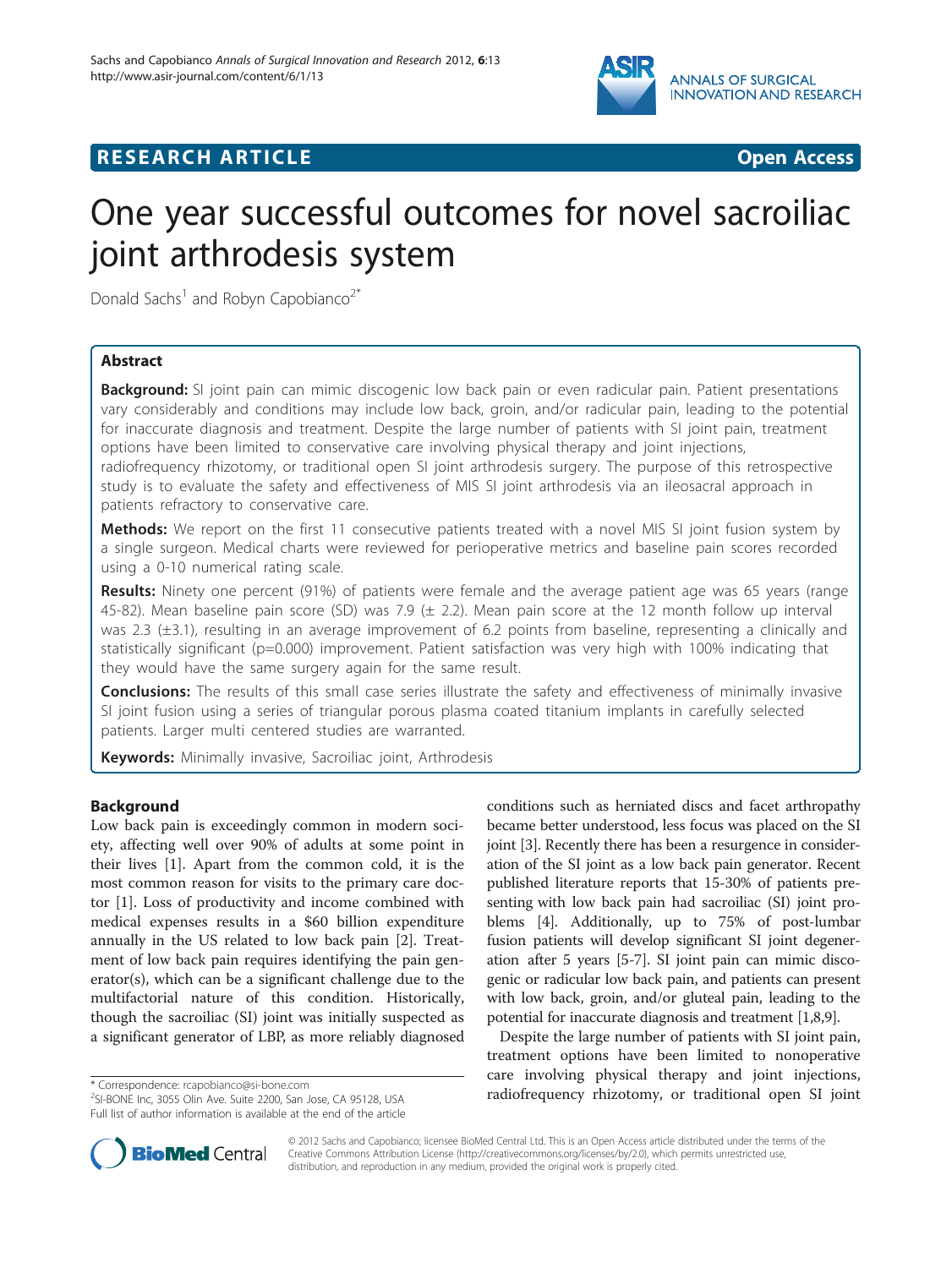arthrodesis surgery. Open arthrodesis procedures reported in the literature require relatively large incisions, significant bone harvesting, and lengthy hospital stays; moreover, they may require non-weight bearing for several months [[10-13\]](#page-3-0).

To address these challenges, a novel minimally invasive arthrodesis system has been developed (iFuse Implant System, SI-BONE, Inc. San Jose, CA). The surgical procedure involves placing a series of triangular, porous plasma spray coated titanium implants placed across the target SI joint. The objective of this surgery is to achieve arthrodesis through a permanent linkage across the joint, relying on bone ongrowth for permanent stabilization of the implant.

The purpose of this retrospective study is to evaluate the safety and effectiveness of SI joint arthrodesis via a minimally invasive surgical (MIS) approach in patients refractory to conservative care.

# Methods

We report outcomes of the first consecutive 11 patients treated at a single, community based spine practice between April 2011 and July 2011. Medical charts were reviewed for peri-operative metrics, complications, pain scores (0-10 numerical rating scale) and satisfaction with surgery. As there were no experimental procedures performed in this case series and the data was collected without using personally identifiable information from medical records, no IRB or ethics committee review was required or obtained.

Mean age at the time of surgery was 65 years (range 45-82) and nearly all patients were women (91%) (Table 1). Three patients (27%) had a history of previous lumbar spine surgery: 2 underwent previous lumbar fusion and one had a laminectomy.

Patients were diagnosed with either degenerative sacroiliitis or sacroiliac joint disruption using a combination of history, clinical exam, and positive diagnostic injection. All patients presented with low back and SI joint pain. In addition, 82% also complained of buttock pain. All patients had failed at minimum 6 months of nonoperative care consisting of a combination of medication optimization, physical therapy and lumbar spine injections. A thorough physical and clinical exam was performed on all patients in order to correctly determine the pain generator. Provocative physical examination maneuvers were used to guide subsequent diagnostic activities.

| <b>Patients</b>            | 11                              |  |
|----------------------------|---------------------------------|--|
| Age                        | 65 (range 45-82)                |  |
| Gender                     | 10 F (91%), 1 M (9%)            |  |
| Prior lumbar spine surgery | 3 (27%) 2 fusion, 1 laminectomy |  |

Radiographic studies were performed to rule out pathology in the lumbar spine and hip. When clinical, physical and radiographic examinations were concordant, patients were sent for confirmatory image-guided diagnostic injections of the SI joint. A 75% reduction in pain immediately following injection of local anesthestic was used to confirm the SI joint as the pain generator [\[7\]](#page-3-0).

Minimally invasive SI joint fusion using the iFuse Implant System (SI-BONE Inc., San Jose, CA) was performed in all cases by a single neurosurgeon.

#### Technique description

The procedure is performed by placing a series of 3 triangular shaped porous plasma coated titanium implants across the SI joint using intermittent fluoroscopy to monitor instrument and implant placement (Figure [1](#page-2-0)). General endotracheal anesthesia is administered and the patient is placed in the prone position on a radiolucent table. After the lateral buttock and pelvis are prepped in the normal sterile fashion, a 3cm skin incision is made. Through this small incision, the gluteal fascia is penetrated bluntly and the muscle is split longitudinally to gain access to the outer table of the ilium. A Steinmann pin is passed through the ilium across the SI joint in to the center of the sacrum, lateral to the neural foramen. A soft tissue protector is inserted over the pin and a drill is used to create a pathway and decorticate bone through the ilium to the sacrum. After the drill is removed, a broach is malleted across the joint where autologous bone graft is harvested. Finally, the implant is malleted into place. The cephalad implant is routinely placed within the sacral ala. A pin-guide system is used to facilitate placement of the subsequent implants. The second implant is generally located above or adjacent to the S1 foramen and the third between the S1 and S2 foramen. The incision is then irrigated and the tissue layers are closed with Vicryl and Monocryl. Patients are instructed to ambulate with the assistance of a walker for the first 4 weeks after which time toe touch ambulation is recommended for another 4 weeks. After 8 weeks of gradual return to full weight bearing, patients begin 4 weeks of physical therapy. Patients are routinely followed in the clinic at one week, six weeks and 3 months post-operatively.

#### **Outcomes**

Pain related to the SI joint was assessed pre-operatively and post-operatively at 12 months per standard procedure at our practice. Patients were asked to rate their pain using a 0-10 numerical rating scale with 0 representing no pain and 10 representing the worst pain imaginable. Satisfaction was assessed by asking the patient if s/he would have the same surgery again for the same outcome.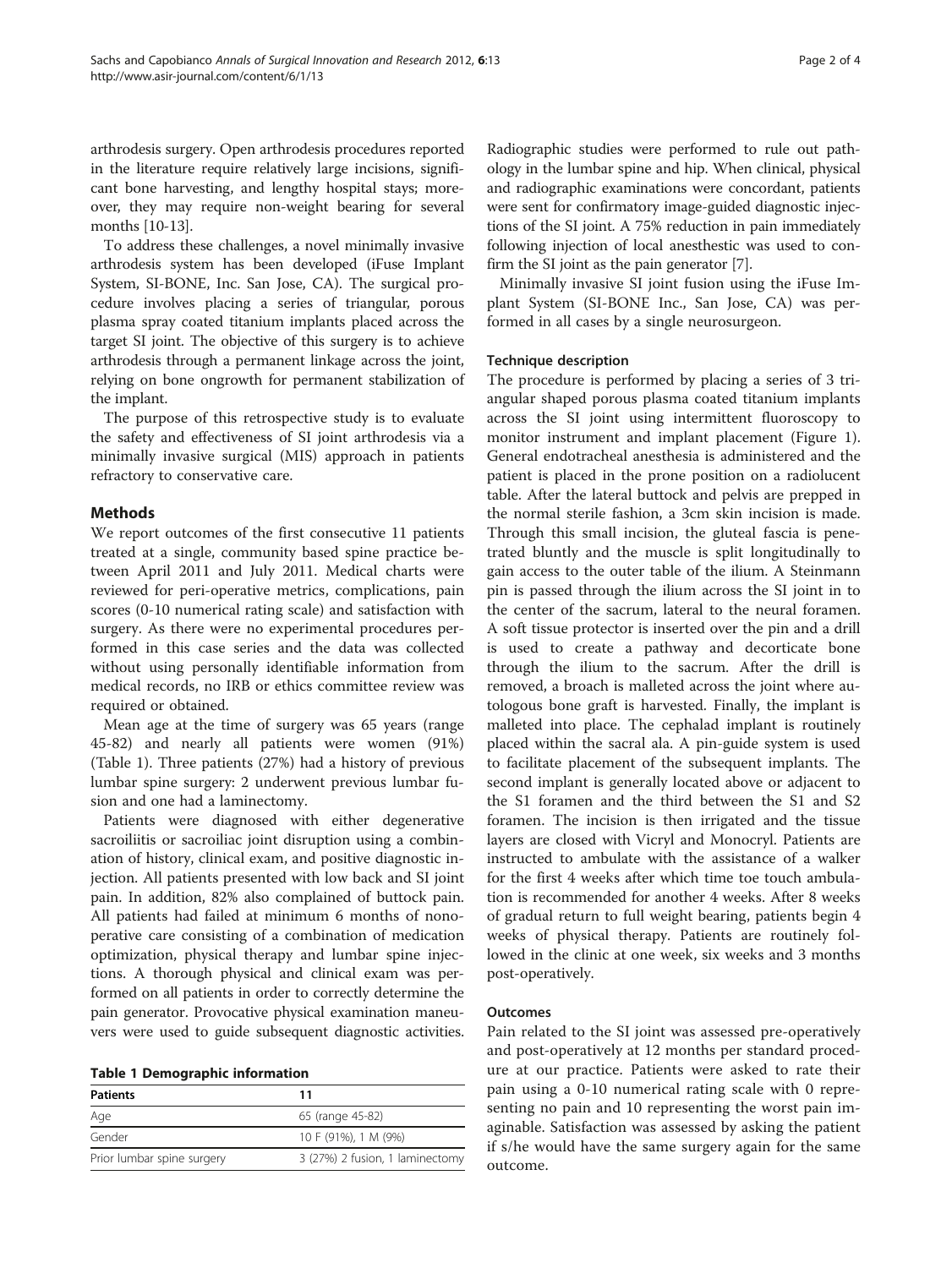<span id="page-2-0"></span>

## Results

We report on 11 consecutive patients who were treated with minimally invasive SI joint fusion. A total of 12 SI joints were treated: 8 right- and 4 left-sided. Average  $(\pm$ SD) operating time was  $78 \pm 32$  minutes and blood loss was less than 50cc in all cases (Table 2). No intraoperative complications were observed. At one year, there were no surgical revisions.

### Clinical outcomes

Mean baseline pain score (SD) was 7.9  $(\pm 2.2)$ . Mean pain score at the 12 month follow up interval was 2.3  $(\pm 3.1)$ . The mean (SD) change in pain score was 5.4 (3.4) points (p<.000). A clinically significant benefit, defined as a >2 point change from baseline, was observed in 8 (80%) patients [[14\]](#page-3-0). Despite 2 patients not reaching the threshold of change in pain score deemed clinically relevant, 100% of patients expressed satisfaction with the procedure, indicating that they would have the same surgery again for the same result. One patient developed mild piriformis syndrome that resolved with physical therapy. One patient developed low back pain and was sent for facet injections, which were effective in relieving pain.

#### **Discussion**

SI joint symptoms can present as pain in the SI joint, low back, hip, groin, or buttock. As a result, a careful and thorough clinical and physical exam must be performed to correctly identify the pain generator. Positive

Table 2 Peri-operative characteristics

| Joints treated            | 12            |
|---------------------------|---------------|
| Right SI joint            | 8             |
| Left SI joint             | 4             |
| Staged bilateral surgery  |               |
| OR time (min)             | $77.5 + 31.8$ |
| Estimated blood loss (cc) | $21.8 + 18.9$ |

provocative physical examination maneuvers combined with 75% pain relief after imaged guided SI joint injection is a reliable method for diagnosing the SI joint as the pain generator [\[15,16\]](#page-3-0).

Recent reports of MIS approaches to SI joint arthrodesis using screws show relatively good clinical results with room for improvement in outcomes and technique. Al-Khayer et al. reported on 9 patients using a single hollow modular anchorage (HMA) screw packed with bone graft [[17\]](#page-3-0). All patients experienced a clinically significant improvement in VAS pain scores and all but 1 patient improved in function as measured by ODI. One patient suffered a deep wound infection. Khurana at al. also report on HMA screws with demineralized bone matrix in a cohort of 15 patients with relatively good outcomes [[18\]](#page-3-0). Wise and Dall reported on 13 patients and 19 joints using  $11\times25$  mm threaded fusion cages packed with rhBMP-2 with good clinical results. The cage was inserted posteriorly within the joint rather than bridging the joint as reported in previous studies. Due to the off label nature and elevated cost associated with rhBMP-2, autologous iliac crest harvest was suggested. However, studies suggest that this can lead to further degeneration of the SI joint [[10\]](#page-3-0). Although short term outcomes are favorable, these techniques do not address common issues observed with orthopedic screws such as loosening and breakage [[19\]](#page-3-0).

Advantages of this reported MIS SI joint fusion implant technique include a small incision, relatively short operating time, minimal blood loss, bone and ligament preservation, and a relatively short period of immobilization. The triangular shape combined with an interference fit of the titanium implant used in this cohort was designed to minimize rotation, micromotion and avoid issues encountered with traditional screws. In our cohort of patients undergoing MIS SI joint fusion, clinical outcomes were favorable with 80% of patients experiencing a clinically significant benefit at 12-months. One patient did not report improvement in pain. This 72 year old female patient